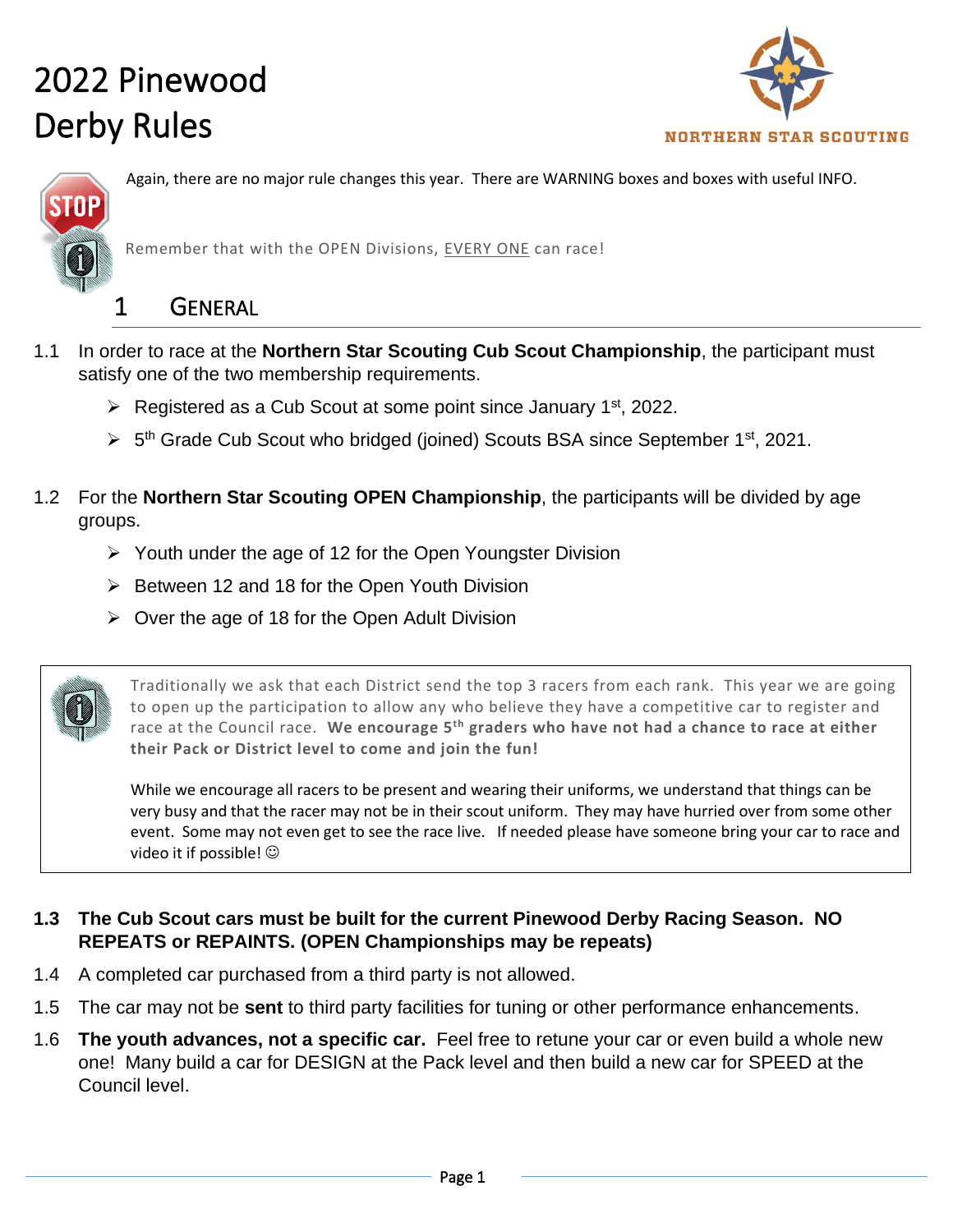

If you lack the tools or resources to cut out a car from a stock block of wood, then we encourage you to attend a workshop hosted by your den, pack, district, or council. Alternately, **you may purchase a pre-shaped block** and assemble it with approved wheels and axles.

**The youth advances and not the specific car.** This is since all the cars cannot be impounded to prevent any changes after the pack or district races. Remember, building and tuning a car WITH the adult is a major part of the Pinewood Derby.

#### 2 BODY

- 2.1 **The main body structure(chassis) must be made of wood.** The car design may be enhanced by the addition of other stable materials such as plastic or metal. Any additions must be firmly attached, non-moving, and meet car size specifications.
- 2.2 The car must meet the following specifications:
	- 2.2.1 Width: not to exceed 2 3/4 inches
	- 2.2.2 Length: not to exceed 7 inches
	- 2.2.3 Weight: not to exceed 5.0 ounces on a scale accurate to 1/10 ounce. For scales that have more than a single digit beyond the decimal point, the maximum weight is 5.0500
	- 2.2.4 Height: not to exceed 3 inches
	- 2.2.5 Clearance: **The wheels are the only part of the car allowed to touch the track.**
	- 2.2.6 Center rail width: **Wheels must clear center guide rails**, no less than 1 ¾ inches minimum.



The following **guidelines** are intended to help you construct a car with the necessary clearance for most tracks. If any question arises about a car's clearance during check in, race inspectors should place the car on the track to verify that only the wheels can touch the track.

- Car bottom: to clear a filled center rail, the bottom of the car should be no less than 3/8 inch from the surface.
- Fenders: Fenders or other body parts may extend below 3/8 inch from the track surface. Remember the guide rail width so the fenders do not rub.
- Weights: To aid in a safe stop at the end of the track, we recommend that you insert weight inside the body or place it on the top of the car. Avoid placing thick (over 1/8") weight on the bottom of the car as that may destabilize the car on the stop section.
- 2.3 Wheelbase: the distance between the center of the front and rear wheel must be no less than 4 inches.
- 2.4 Front: the front/leading edge of the car must be no more than 1 inch above the wheel lane of the track and be **at least ½ inch wide at the center of the car**. NO NARROW POINTED FRONT ENDS.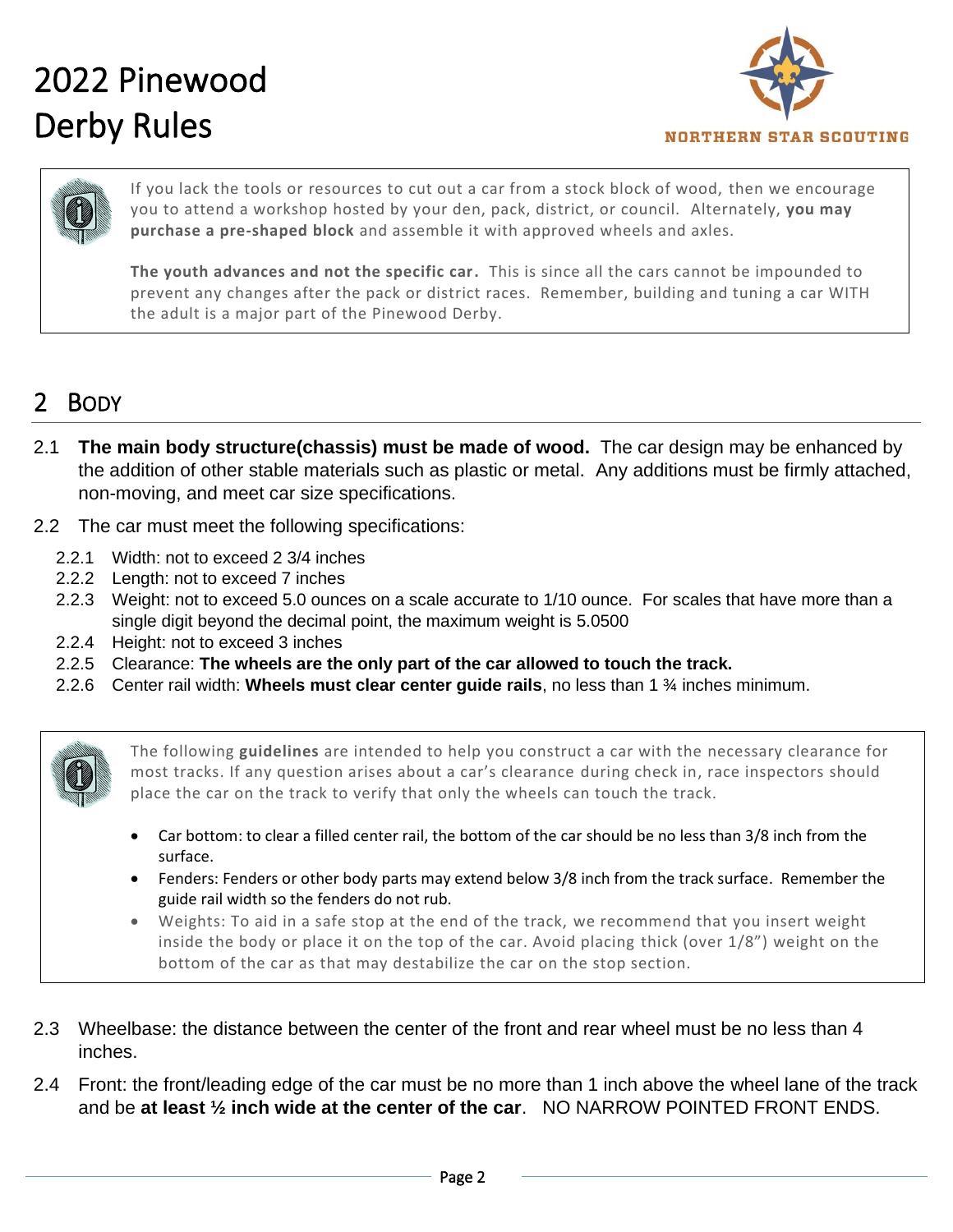

This rule ensures the car rests securely against the starting pin when placed in the starting position and is wide enough to trigger electronic finish lines.



Another way to say this is no needle nose cars and no cars with a high front end.

The needle nose makes it hard to align for a straight start and often does not trip the electronic sensor until enough of the car has passed to cover the hole. The raised front end or raised wire is only effective on tracks where the starting pins are released by

hand and not spring driven. The tracks used for the council race are spring driven and the pins drop faster than a car can start.

- 2.5 When placed in the starting position, no part of the car may protrude beyond the starting pin.
- **2.6** At least 4 wheels must be attached to the **sides** of the car body. **Each wheel must be attached to the car's wood chassis with a legal axle.**



Although at least 4 wheels are required, **it is not required that all 4 wheels touch the track surface**. It can actually be difficult to get all 4 of the wheel s to touch. Most of the fastest cars have one front wheel raised slightly and not touching.

The rationale for 4 wheels is that it ensures the car will stay on the track and not slide off the center rail and collide with another car.

- 2.7 Each attached wheel must not be angled(canted) more than 20 degrees from vertical.
- 2.8 The front most and rear most wheels must be positioned across the body from one another.
- 2.9 The complete inside and outside lettering of each wheel must be visible when the wheel is attached to the body.



NEW STUFF ➔Wheel "Air Dams" and Interior Wheel weights:

Any covering of the interior of the wheel must be transparent(clear) and if using interior wheel weights there must be a slot that allows for rotating the wheel for interior inspection.

#### 2.10 The following items are prohibited:

- 1. Springs
- 2. Starting devices or propellants
- 3. Electronic or lighting devices that interfere with the race electronics.
- 4. Liquids, wet paint, oil, sticky substance, or powders of any kind (other than axle lubrication)
- 5. Glass or excessively fragile parts
- 6. Bearings and or bushings
- 7. Hubcaps covering the nail head
- 8. Loose/moving objects on or in the car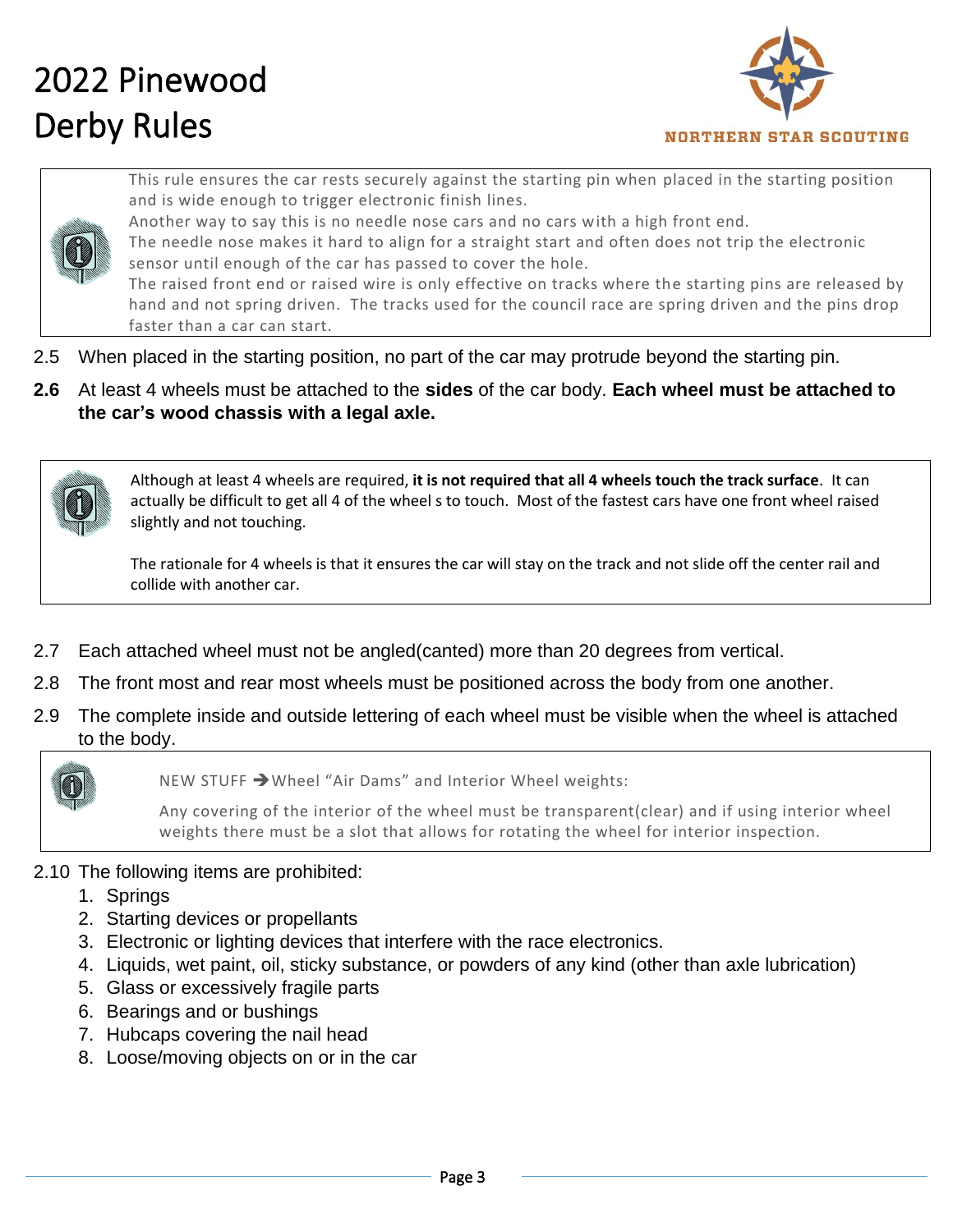

**Washers/body treatments to help reduce friction ARE ALLOWED**. Washers may be between the body and the wheel, and the wheel and the axle head.

**Body treatments (between wood chassis and wheel) may be things like sprayed on graphite paint, Teflon tape, other slippery materials/waxes applied to the body.**

The cost of small washers is very low and the experience of working with them can be educational and fun. The washers may be glued to the car body.

#### 3 WHEELS

- 3.1 Only official BSA wheels are allowed.
- 3.2 All lettering and numbering, both inside and outside of the wheel, must remain complete and be visible with the wheel on the car.
- 3.3 The fluting, spokes and other markings on the outside wheel area must remain visible.



**"Fluting" refers to the small bumps on the outside edge of the tread.**

- 3.4 The wheel diameter must be no less than **1.16 inches**.
- 3.5 The tread surface width must be no less than **7.5 mm**.
- 3.6 The tread surface must be flat and parallel to the wheel bore. Therefore, the following modifications are prohibited:
	- 1. Rounding of the tread surface
	- 2. Grooving, H cutting, or V cutting the tread surface
- 3.7 The following wheel modifications are prohibited:
	- 1. Removing material from the inside tread surface or the inside sidewall surface
	- 2. Drilling holes in the tread, sidewalls, or spoke area.
	- 3. Removing material from the sidewalls or Spoke
	- 4. Filling wheel tread with any type of material
	- 5. Filling the wheel bores and re-drilling the bore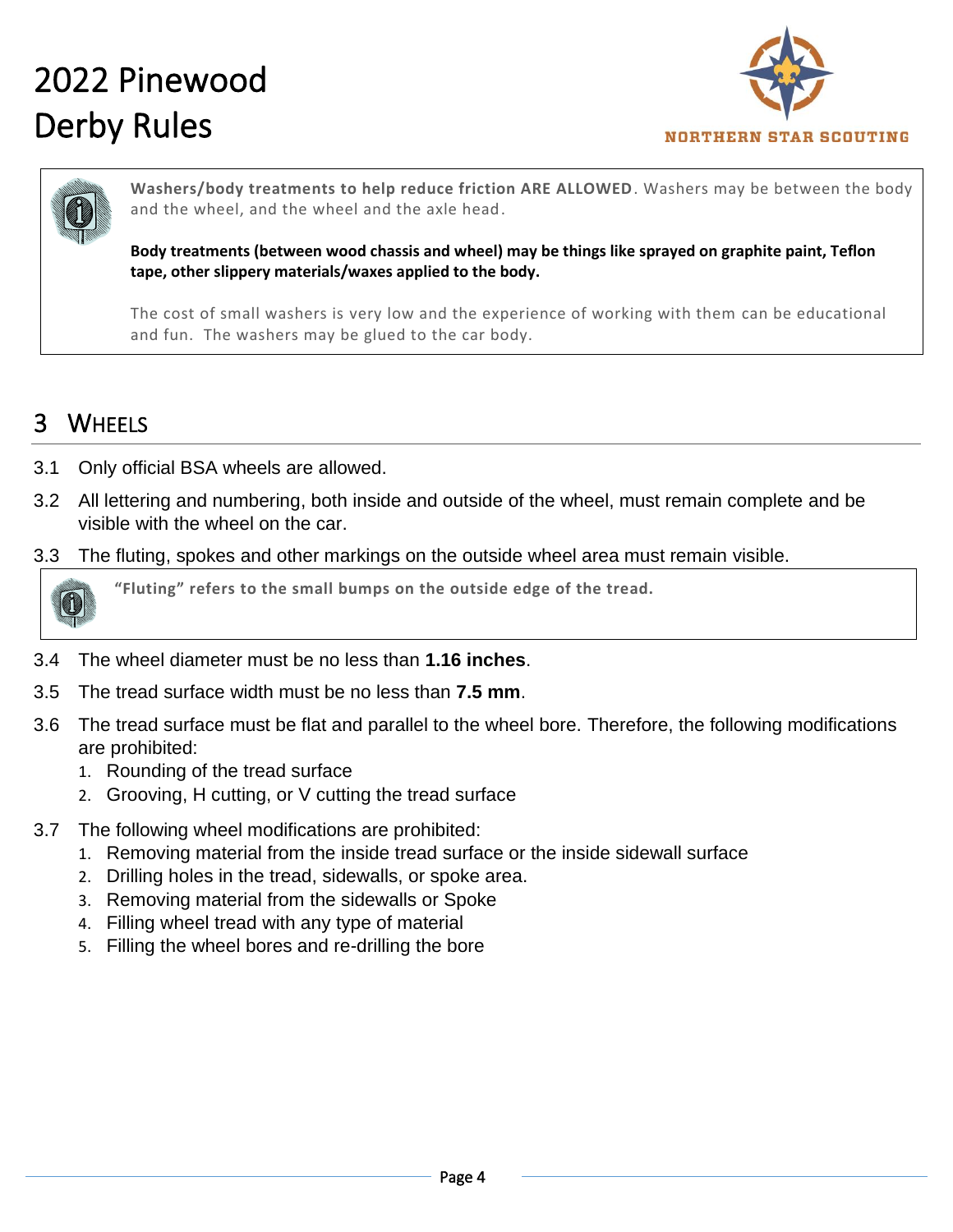





The rules permit many wheel modification so long as you observe the dimension limits and restrictions listed above. Common legal modifications include but are not limited to:

- Truing the tread surface with sandpaper, straight edge, or lathe to correct "out of round" wheels.
- Truing and shaping the inner edge of the thread surface
- Narrowing the tread surface to 7.5mm to get straight edges
- Applying wheel bore treatments such as polish and wax to smooth the bore.
- Tapping the wheel bore
- Truing and re-coning the tip of the inner hub
- Removing the double step from the outer hub
- Balancing the wheel by **adding** material such as glue or fingernail polish to the inside of the wheel
- Adding a **transparent** cover to the inside of the wheel to reduce air drag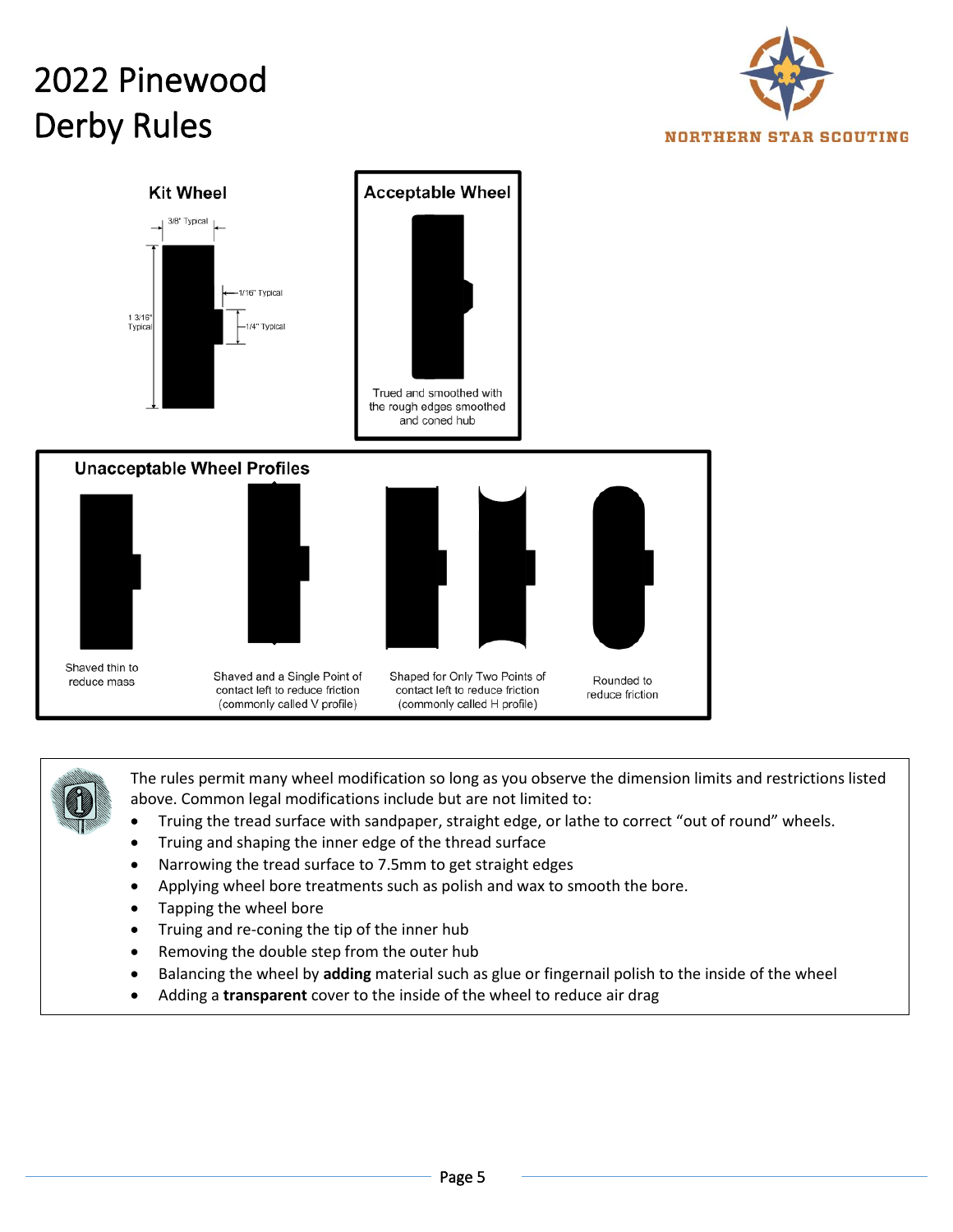



**Some online vendors sell aftermarket BSA wheels that have been lightened by removing material from inside the wheel surfaces. Per rule 3.7, these wheels are NOT allowed and are easily recognized at inspection. Cars with these wheels will NOT be permitted to race. If you plan to use aftermarket wheels, confirm with the vendor that no weight is removed from inside the wheel.** 

#### 4 AXLES

- 4.1 Metal Axles with a nail head are required with an overall diameter of no less than .084 inches.
- 4.2 One-piece axles that extend through the width of the car to support both wheels are not allowed.



You may use official BSA axles or after-market nail type axles from various vendors.

You may also polish and groove the axle provided that the journal portion of the axle (the part the wheel rides on) is no less than .084 inches, roughly the same diameter as the original BSA nails.

### **LUBRICATION**

#### 5.1 Over application of lubricant, which results in excessive shedding onto the track is not allowed.



Lubricants you may use include but are not limited to: Graphite, Teflon, Nyoil, and Krytox.

We encourage you to use VERY SMALL AMOUNTS of oil based lubricants such as Krytox 100 instead of graphite because it does not damage the car's paint and generally promotes a cleaner and safer work and race area. You can find information regarding the most effective use of Krytox 100 online and through workshop participation.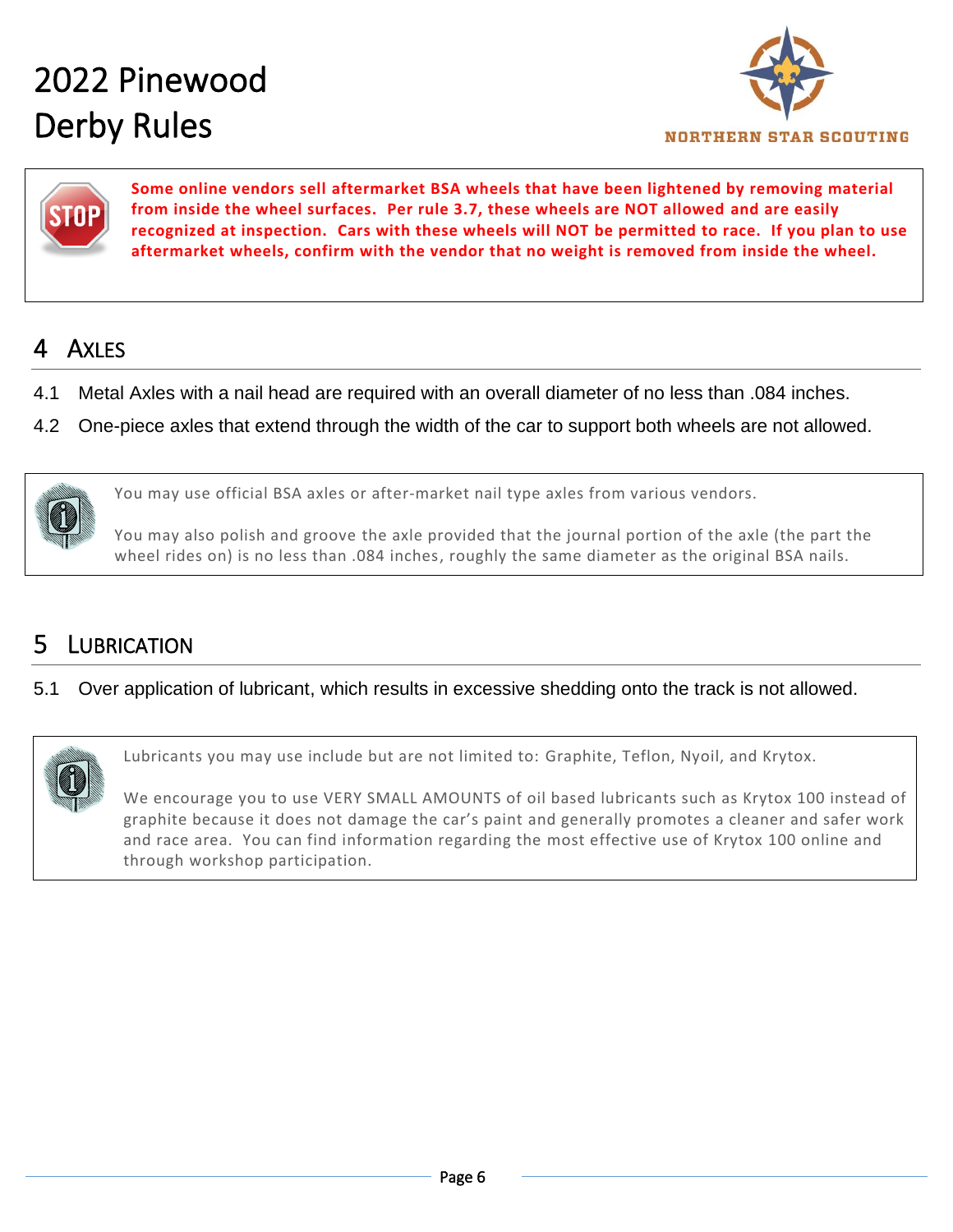

### 6 WEIGHTS

- 6.1 Lead (Pb) weight, if used, must be completely sealed and safe from all possible contact with youth.
- 6.2 Drilling/Removal of lead weight is not allowed at the race or check-in venue.
- 6.3 Interior wheel weights are allowed as long as they allow for inspection of the interior of the wheels.



Please avoid Lead (Pb) in cars this year! The 2008 Consumer Product Safety Improvement Act restricts the amount of lead that may be contained in children's toys (ages 12 and under). For a 5-ounce toy, the lead limit would be 3/1000 of an ounce!

Therefore, we strongly encourage you to use other material for weight. Common alternatives include zinc, copper, and tungsten.

For more information see <http://www.cpsc.gov/CPSCPUB/PREREL/prhtml09/09120.html>

### 7 RACE DAY

- 7.1 Each car must pass inspection by the Official Inspection Committee before it may compete. The inspectors will disqualify any car not meeting these rules. Any adult or scout may appeal the findings of the Inspectors to the Race Committee Chairperson, whose decision is final.
- 7.2 Every effort will be made to do the inspection without any altering of the car. **If we can't verify that the wheels have not been lightened due to interior wheel weights, air dams, fenders, or other reasons, we will ask YOU to take the wheels off for inspection.**
- 7.3 After a car has passed inspection, only race officials may handle the car.
- 7.4 After check-in, adjustments are not allowed. Car repairs during the race are not allowed unless authorized by the race officials.
- 7.5 Once Inspection is PASSED before the race, the car will not be re-inspected after the race.
- 7.6 Good sportsmanship and behavior is expected. Race officials may ask anyone not following this rule to leave.



Typically, race officials will authorize a car repair if it was involved in a collision with another car or object. However, the decision to allow a repair is left entirely to the discretion of the race officials. Depending on the race officials, they may offer to assist with the repairs if needed.